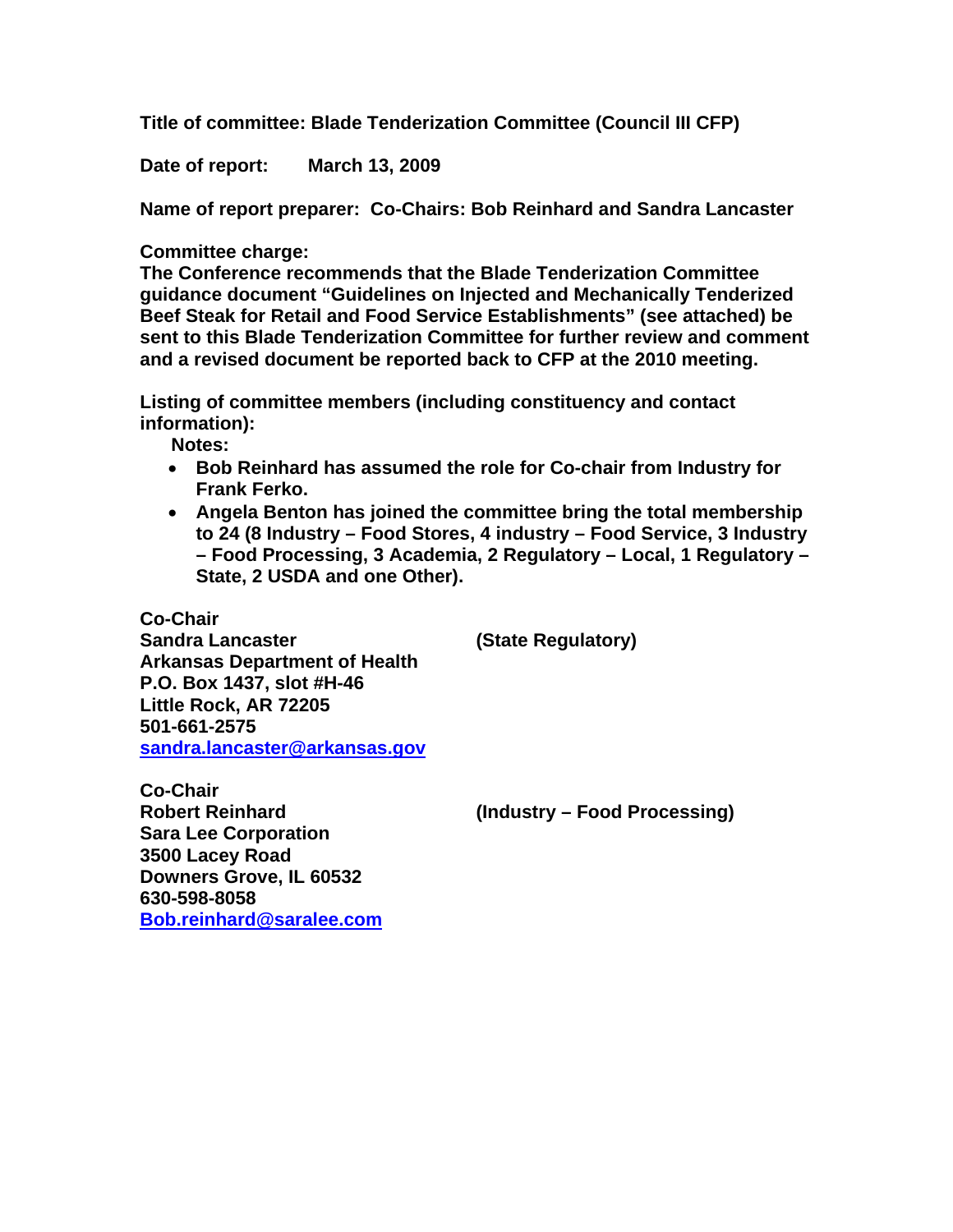**Julie Albrecht (Academia) University of Nebraska/Lincoln Nutrition and Health Services 119 Ruth Leverton Hall Lincoln, NE 68583-0808 402-472-8884 [Jalbrecht1@unl.edu](mailto:Jalbrecht1@unl.edu)**

**Angela Benton (Industry – Food Service)** 

**Jetro/Restaurant Depot 133-11 20th Avenue College Point, NY 11356 718-939-6400 ext. 601 [abenton@jetrord.com](mailto:abenton@jetrord.com)**

**Yuhuan Chen (Industry- Retail Food Store)** 

**Grocery Manufacturers Association 13501 St., NW, Suite 300 Washington, DC 20005 202-639-5974 [ychen@gmaonline.org](mailto:ychen@gmaonline.org)**

**Karen Doty (Industry – Food Service) Brinker International 6700 LBJ Freeway, Suite 3105 Dallas, TX 75240 972-770-1707 [karen.doty@brinker.com](mailto:karen.doty@brinker.com)**

**Frank Ferko (Industry – Processing [Distribution, Vending]) Director, Distribution Food Safety & Quality Assurance U.S. Foodservice 6133 North River Road Suite 300 Rosemont, IL 60018 Phone 847-232-5896 Fax 847-232-5045 Cell 312-316-9586 [Frank.Ferko@usfood.com](mailto:Frank.Ferko@usfood.com)**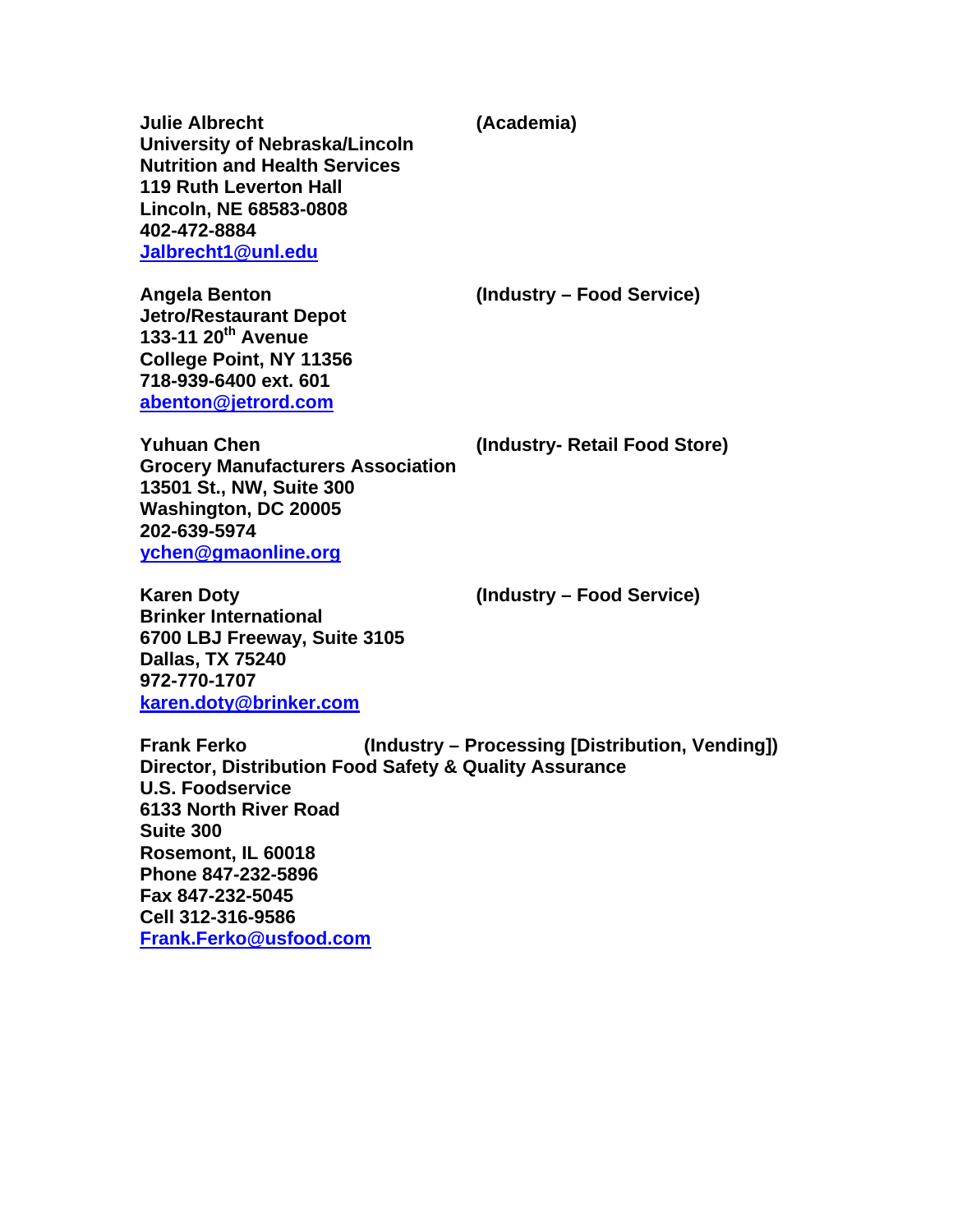**Andrew Harris (Regulatory – Local) Summit County Health District 1100 Graham road Circle Stow, OH 44224 330-926-5641 [aharris@schd.org](mailto:aharris@schd.org)**

**Jill Hollingsworth (Industry- Retail Food Store)** 

**Food marketing Institute 2345 Crystal Drive, Suite 800 Arlington, VA 22202 202-220-0658 [jhollingsworth@fmi.org](mailto:jhollingsworth@fmi.org)**

**Adam Johnson (Industry- Retail Food Store)** 

**Supervalu P.O. Box 20 Boise, ID 83726 208-395-3265 [Adam.johnson@supervalu.com](mailto:Adam.johnson@supervalu.com)**

**Robert J. Kramer (Regulatory – Local) Columbus Health Department 240 Parsons Avenue Columbus, OH 43215-5331 614-645-6747 [bobk@columbus.gov](mailto:bobk@columbus.gov)**

**John Kolenski (Industry- Retail Food Store) Director, Food Safety & Regulatory Compliance The Kroger Co. 1014 Vine St. Cincinnati, OH 45202 513.762.4041 [john.kolenski@kroger.com](mailto:john.kolenski@kroger.com)**

**Mahipal Kunduru (Industry – Retail Food Stores)** 

**Safeway, Inc 5918 Stoneridge Mall Rd. Pleasanton, CA 94588 925-226-9393 [mahipal.kunduru@safeway.com](mailto:mahipal.kunduru@safeway.com)**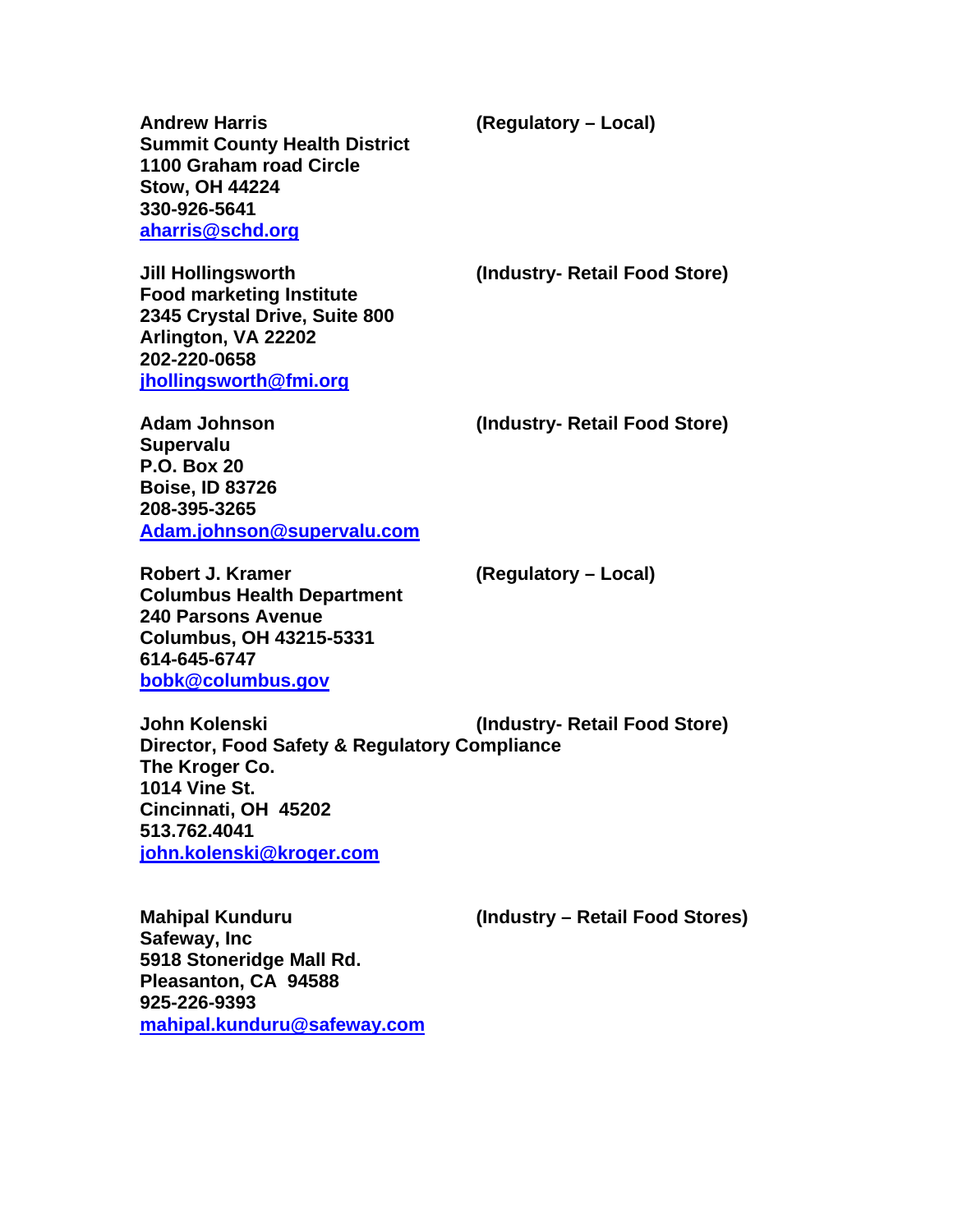**Standard meat Company 455 Sansom Blvd Saginaw, TX 76179 817-916-1332 [nick@standardmeat.com](mailto:nick@standardmeat.com)**

**Nick Nickelson (Industry – Food Processing)** 

**Brian A. Nummer, Ph.D. (Academia) Utah State Universisty 8700 Old Main Hill Logan, UT 84322-8700 435-797-2116 [briann@ext.usu.edu](mailto:briann@ext.usu.edu)**

**HEB 5105 Rittiman Rd. San Antonio, TX 78218 210-938-6514 [Parker.richard@heb.com](mailto:Parker.richard@heb.com)**

**Richard Parker (Industry- Retail Food Store)** 

**Chad Pierce (industry – Retail Food Stores)** 

**Wal-Mart 508 SW 8th Street Bentonville, AR 72716 479-277-7083 [Chad.pierce@samsclub.com](mailto:Chad.pierce@samsclub.com)**

**Robert Reinhard (Industry – Food Processing)** 

**Sara Lee Corporation 3500 Lacey Road Downes Grove, IL 60515 630-598-8058 [Bob.reinhard@saralee.com](mailto:Bob.reinhard@saralee.com)**

**Don Schaffner (Academia) Rutgers University 65 Dudley road New Brunswick, NJ 08901 732-932-9611 [schaffner@aesop.rutgers.edu](mailto:schaffner@aesop.rutgers.edu)**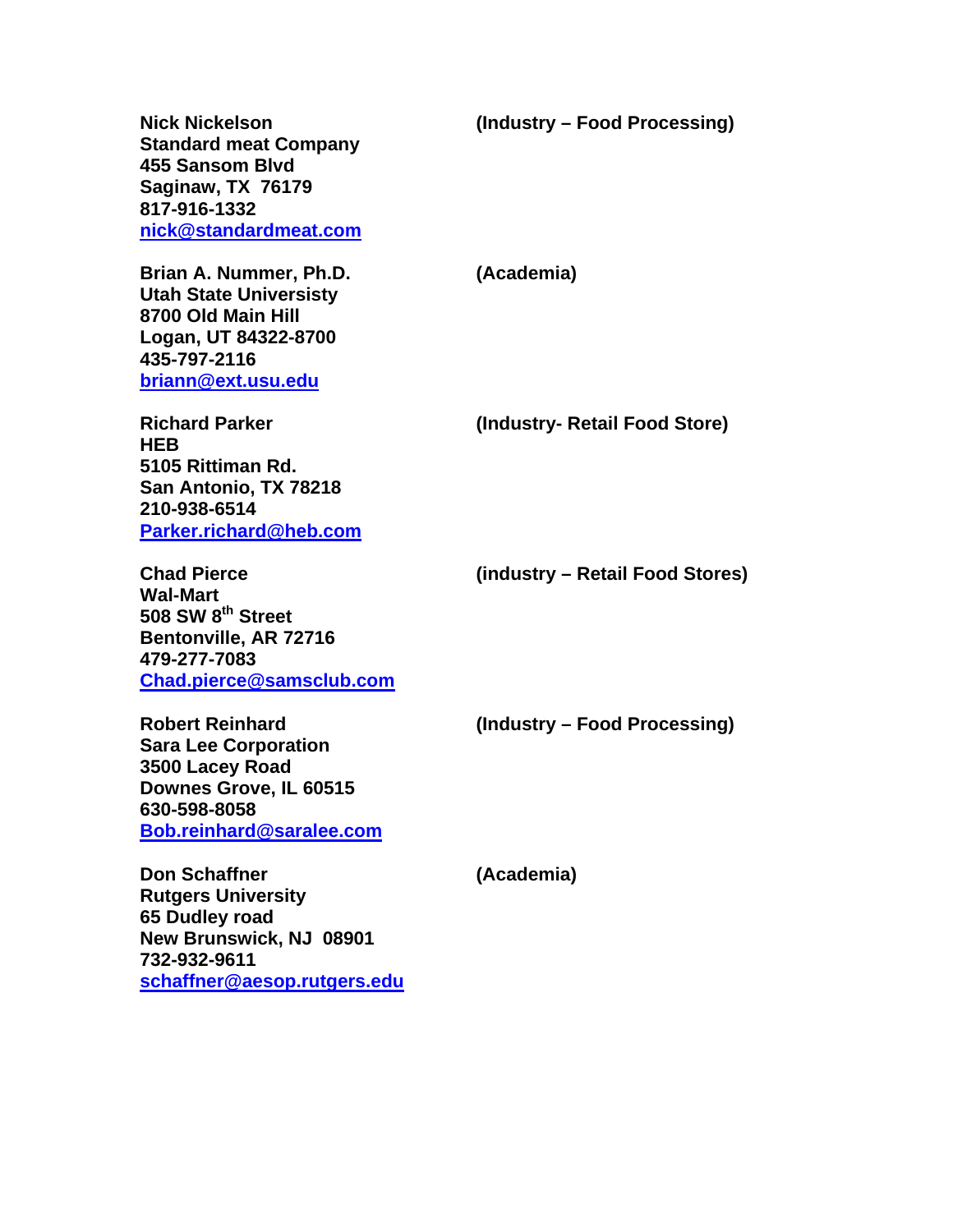**Thomas L. Schwarz (Industry – Food Service) International Flight Services Association 5700 Waters Edge Landing Court Burke, VA 22015 703-250-5445 [tls4HACCP@aol.com](mailto:tls4HACCP@aol.com)**

**Bob Scott (Industry – Food Service)** 

**Darden Restaurants Inc 5900 Lake Ellenor Drive Orlando, FL 32809 407-245-6764 [bscott@darden.com](mailto:bscott@darden.com)**

**Katherine Swanson (Other – Sanitation Services)** 

**Ecolab Inc. 655 Lone Oak Drive Eagan, MN 55121-1560 651-795-5943 [Katie.swanson@ecolab.com](mailto:Katie.swanson@ecolab.com)**

**Travis Waller (Industry – Retail Services) Associated Food Stores, Inc 1850 W. 2100 S Salt Lake City, UT 84119 801-978-8408 [tpwaller@afstores.com](mailto:tpwaller@afstores.com)**

**FDA Consultant/Member: To be named.** 

**USDA Consultants (Consultants unless become CFP members):** 

**Kristina Barlow, Microbiologist (not a CFP member as of 6/16/08) Microbiology Division, Microbiological Issues Branch Rm. 344 Aerospace Center 1400 Independence Avenue, SW Washington DC 20250-3777 Phone: (202) 690-6607 FAX: (202) 690-6364 [Kristina.Barlow@fsis.usda.gov](mailto:Kristina.Barlow@fsis.usda.gov)**